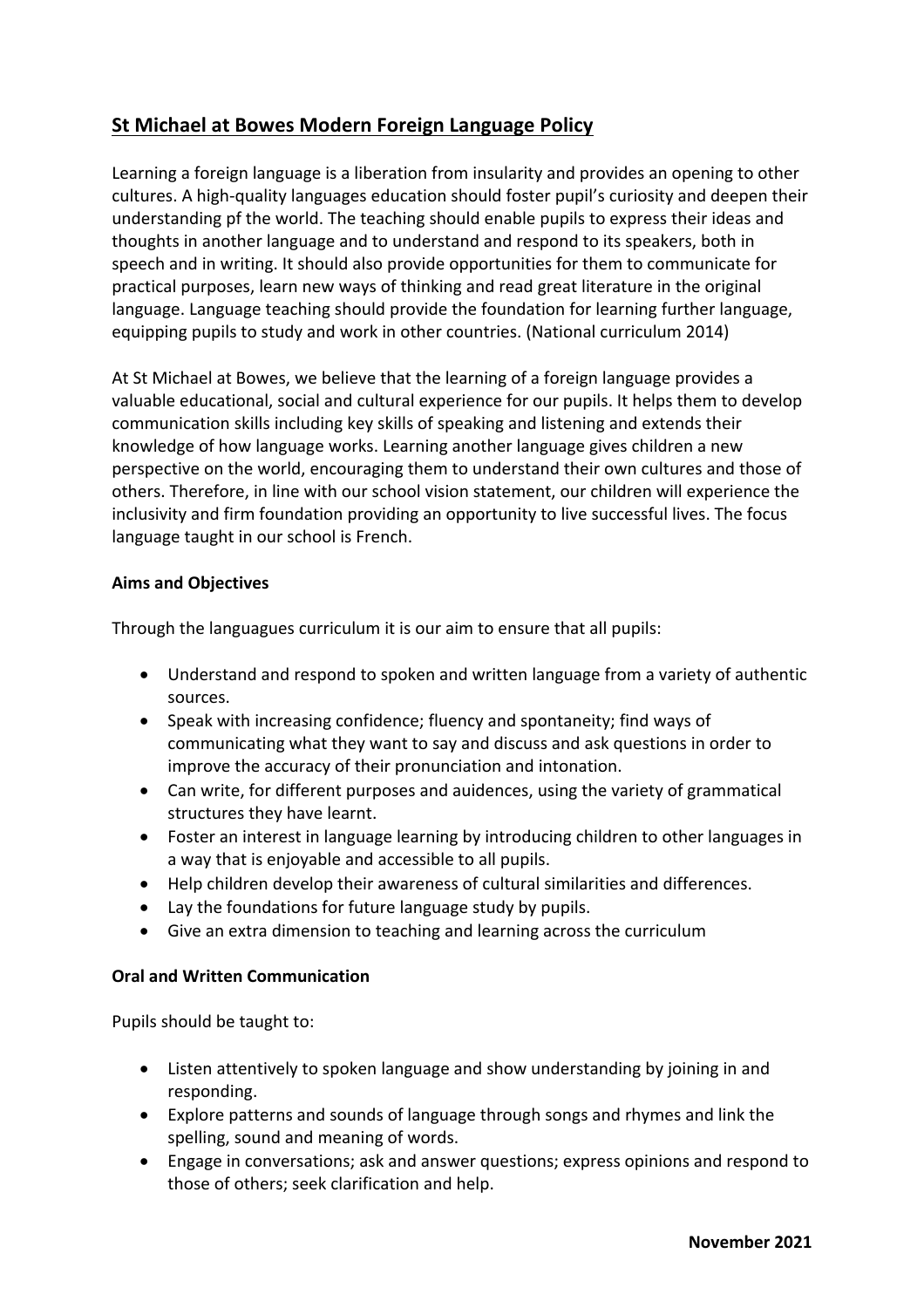- Speak in sentences, using familiar vocabulary, using phrases and basic language structures.
- Develop accurate pronunciation and intonation so that others understand when they are reading aloud or using familiar words and phrases.
- Present ideas and information orally to a range of audiences.
- Read carefully and show understanding of words, phrases and simple writing.
- Appreciate stories, songs, poems and rhymes in the language.
- Broaden their vocabulary and develop their ability to understand new words that are introduced into familiar written material, including through using a dictionary.
- Write phrases from memory, and adapt these to create new sentences, to express ideas clearly.
- Describe people, places, things and actions orally and in writing.
- Understand basic grammar appropriate to the language being studied; key features and patterns of the language; how to apply these (build sentences) and how these differ from or are similar to English

### **Intercultural Understanding**

The children will learn to:

- Describe the life of children in countries where the language is spoken.
- Identify similarities and differences in everyday life, social conventions, traditional stories and celebrations.
- Recognise how symbols, products and objects can represent the culture of a country, and how aspects of the culture of different countries become incorporated in the daily life of others.
- Recognise and mistrust stereotypes, and understand and respect cultural diversity.

#### **Teaching and Learning**

At St. Michael at Bowes we integrate language learning into everyday school life, with teachers, teaching assistants and children using and experimenting with their knowledge of different languages whenever the opportunity arises. We foster a problem-solving approach, giving children opportunities to work out language use for themselves in a supportive context where risk-taking and creativity are encouraged. There is an emphasis on having fun with the new languages. ICT is used where appropriate to enhance teaching and learning.

There are three main contexts in which language teaching and learning take place:

1. Language lessons

Children are taught specific skills, concepts and vocabulary in a fortnightly dedicated lesson with the class teacher (Years 3-6). These are followed up by short feedback sessions where children consolidate their understanding and apply their learning into slightly new contexts as a 'next step'.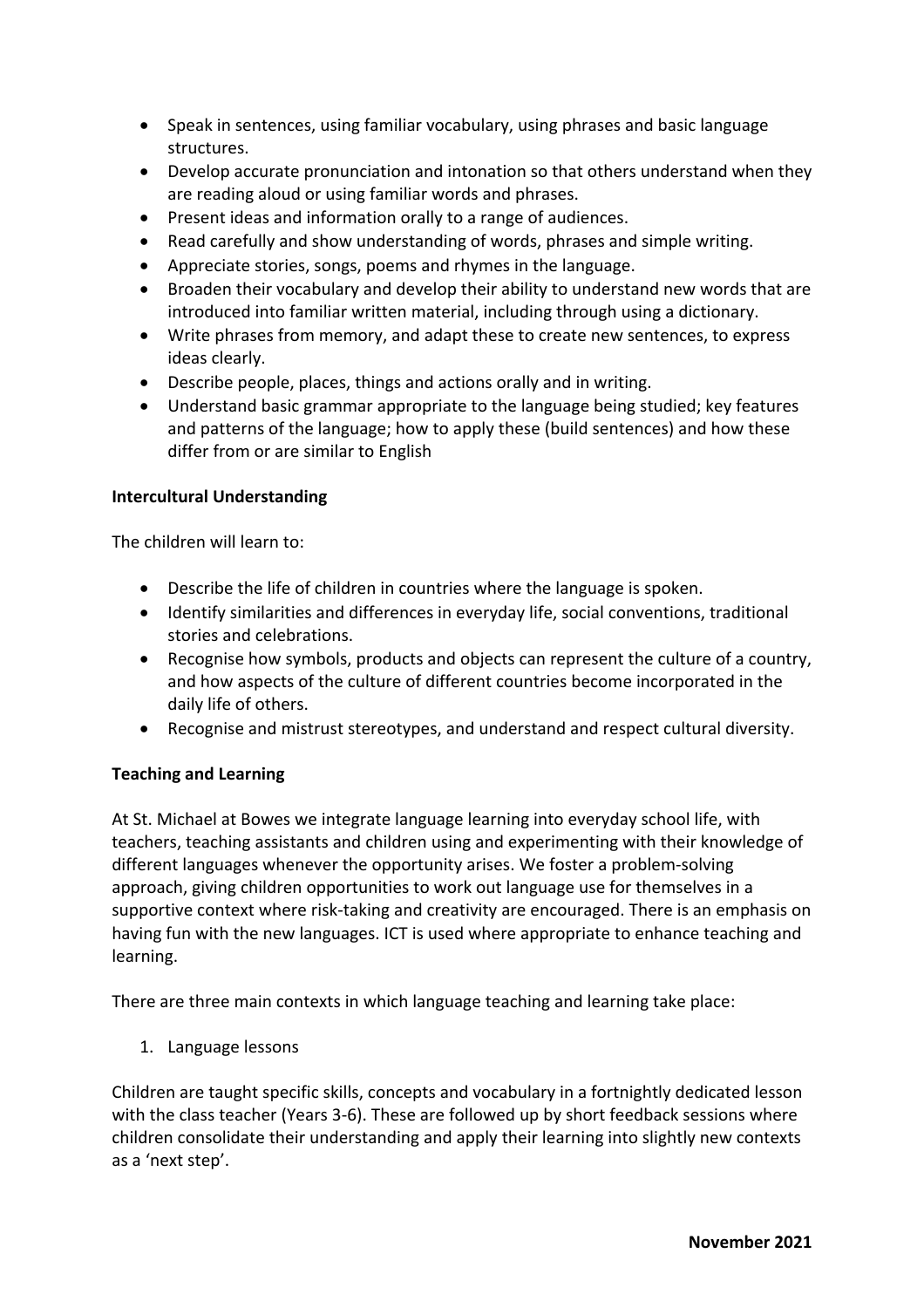2. Languages embedded into other lessons

Where appropriate, teachers give children opportunities to practise their foreign language in the context of lessons in other subject areas. For example in giving instructions, counting in mathematics or applying common adjectives. This acts to reinforce vocabulary and structures in new contexts.

3. 'Incidental' Language

Languages are part of the day-to-day life of the school. Teachers begin the day by taking the register in a foreign language, give instructions and get responses, ask questions and greet children. There is a culture of active curiosity and children learn new phrases, which they can use in class, along with teachers to fill gaps in their vocabulary. There are language use 'role-models' at every level.

This integrated approach is a strong model for teaching and learning, giving children opportunities to use, strengthen and develop their language for communicating in a stressfree real-life context.

#### **Inclusion**

The teaching of the Languages Curriculum at St Michael at Bowes is fully inclusive. No child is excluded by reason of accessibility, particularly not due to having English as an additional language. Experience has indeed shown that such children can derive particular benefit from taking part in Languages learning activities in which they may be less disadvantaged than in other areas of the curriculum.

Activities are planned in such a way as to encourage the full and active participation of all pupils. Work is differentiated as appropriate to the needs of individual children. Pairs and groups of collaborative work may be made up in different ways, depending on the task.

#### **Planning and Resources**

The teaching of French is delivered via the I-languages scheme, which follows guidelines set out in the Key Stage 2 National Curriculum. It is constantly iterated and updated in response to changes made. Teachers adapt the high-quality content to meet the needs and particularities of their own class. Progress, and preparation for Key Stage 3 learning, is ensured through the rigorous progression of skills and content in the scheme supplemented by the mindset and passion for learning imparted by all staff at the school. Published resources, including traditional texts, interactive PowerPoints, audio files, videos, games and activity booklets are available for use throughout the school. All content is created, updated and maintained by fluent French speakers at I-languages.

#### **Monitoring Progress and Assessing Attainment**

Opportunities to monitor the children's progress are built into our termly programmes of study. Most assessment is formative and is used to support planning for future teaching and